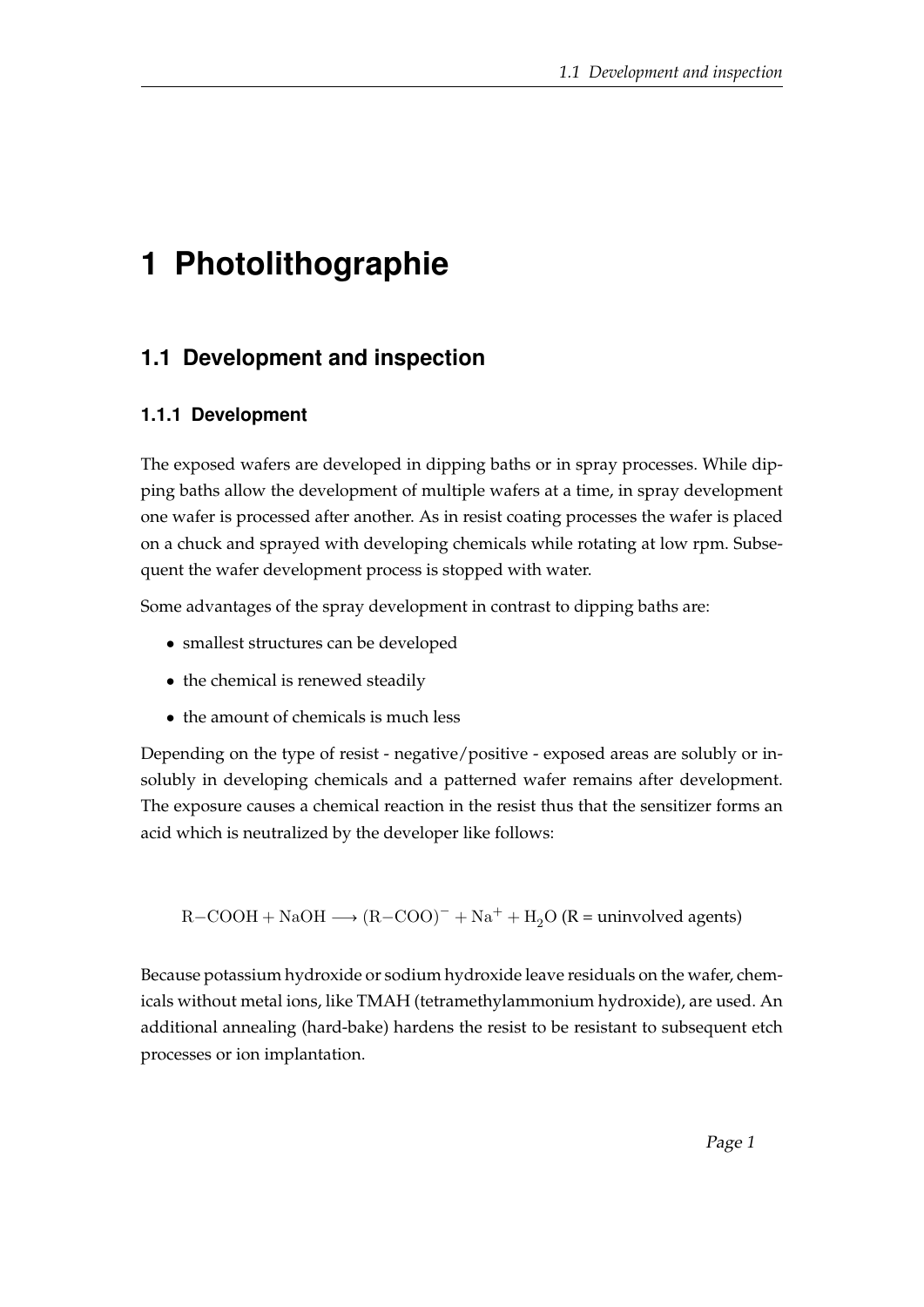

Fig. 1.1: Illustration of positive and negative resist after development

## **1.1.2 Inspection**

The resist has to be inspected afterwards. In angular incidence of light the uniformity of the layer can be inspected as well as bad focusing or agglomeration of resist. If structures are too thin or too wide the resist has to be removed and the process has to be repeated. The resist pattern has to be adjusted precisely to the layer beneath or the process has to be repeated as well. Different alignment marks are used to investigate the adjustment and the line width.

The line width is inspected with a microscope: light rays incidence in perpendicular direction onto the wafer and will not be reflected into the objective from edges. Thus the edges appear as dark lines which can be used to calculate the line width and distance to adjacent lines.

## **1.1.3 Resist removal**

After the pattern has been transferred into the layer beneath in etch processes, or after the resist mask was used in ion implantation, the resist has to be removed. This is done with abrasive chemicals (remover), in a dry etch step or with solvents. As solvent acetone can be used since it does not corrode other layers on the wafer. Due to a dry etch process or ion implantation the resist could be hardened, so that solvents can't remove it.

In this case the resist can be removed with a remover dilustion at about 80  $\degree$ C in a dipping bath. If the resist has been heatened above 200 ◦C even the remover can't remove it. In this case the resist has to be removed in an ashing process.